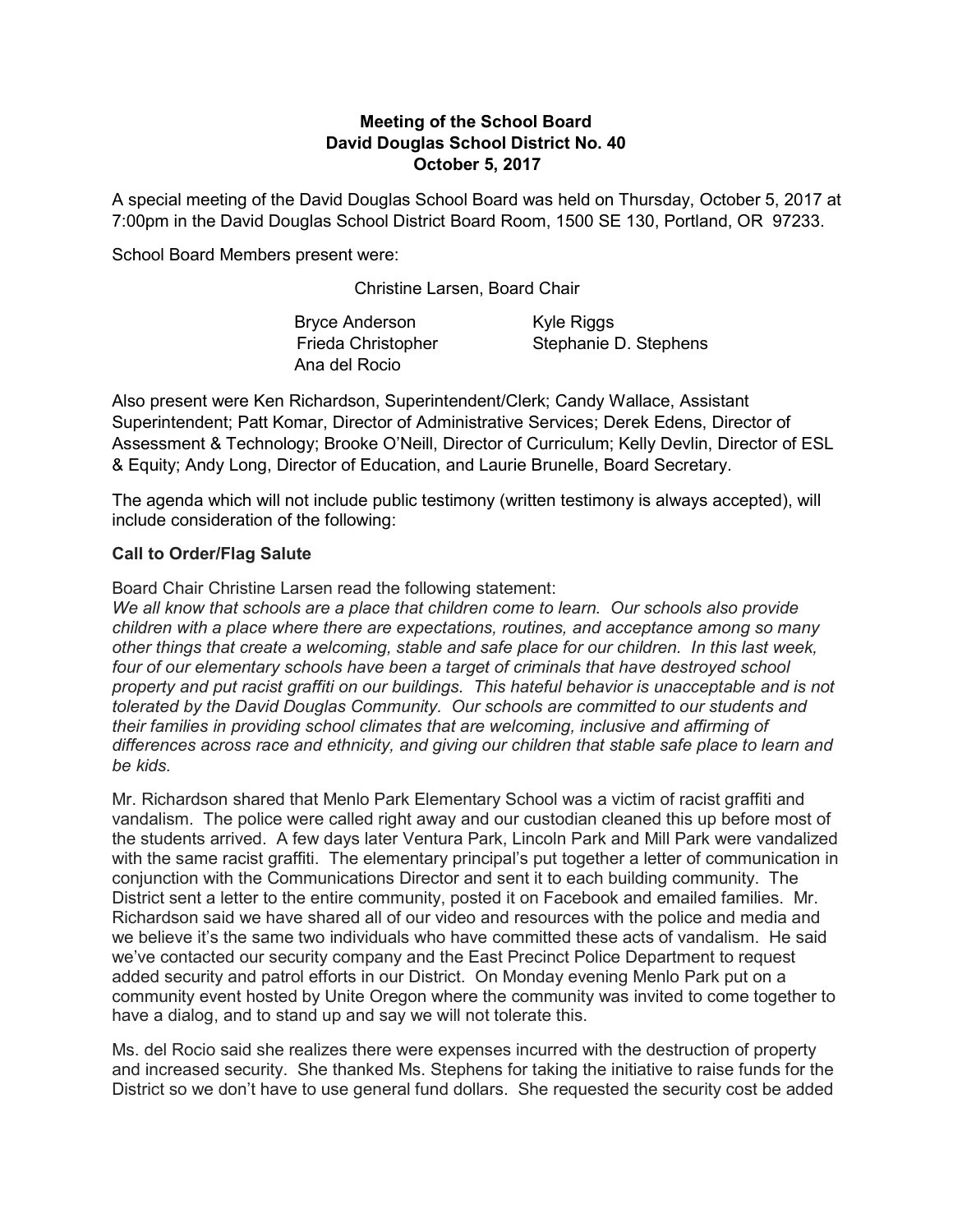Page 2 School Board Minutes October 5, 2017

to the fund raising goal. Ms. del Rocio said she would like to keep an open communication with directly impacted communities to determine what is needed.

Ms. Stephens said she would ask if the security costs could be added to the fund raising goal. She said her and Ms. del Rocio would like to have a conversation with impacted community members away from the district where they may feel safer. They would like to facilitate a more internal dialog to people who felt they were directly impacted.

Mr. Richardson informed the Board of the crowd funding website that is up and running and on our Facebook. This will help to replace the damaged light pole caused by the burned port-apotty at Menlo Park.

Ms. Christopher requested we get the message out to the neighbors of what events are taking place in the schools to get them more involved.

Consent Agenda – Mr. Anderson moved approval of the following consent agenda items, seconded by Ms. Stephens. The motion was approved in a vote of 6-0.

- Superintendent's Goals 2017-18
- Board Committees 2017-18

## Visiting Delegations

Elleanor Chin, Vice President and Michelle Ganow Jones, Executive Director of Oregon Chapter, National Organization for Women gave a presentation on the Oregon NOW Model student dress code.

Ms. Chin said their goal was to create a code, which could be incorporated into a school guide book or disciplinary scheme that would meet all normal requirements and does not create any risk of discrimination. When looking into the dress code issue they noticed in the warmer school months girls were continually being dress coded and it was being targeted towards their bodies. This makes girls feel shamed and feel like there is something wrong with their body. Ms. Chin said the process for coming up with a draft was challenging. They looked at model codes and the issues and tried to come up with umbrella objectives without creating unnecessary fear, anxiety, and shaming of students. Ms. Chin said they want to make it clear that they are reinforcing and validating the specific objective of a school environment. They want students to maintain a safe learning environment and wear the specific clothing needed for their class, be able to wear clothing that is comfortable, and minimize opportunities for discrimination on the basis of race, religion, gender identity or any other protected class.

Ms. Chin said they understand that there are ways that people express themselves through their attire. This may be O.K. for adults but is not appropriate for a school setting to have clothing with offensive language, explicit sexual images, or anything drug and alcohol related. She said the freedom for expressing themselves ends when it creates a hostile or menacing environment for anybody else. The Oregon NOW Model Dress Code says that districts should set the dress code and enforcement policies for the entire district because too often individual schools create theirown student dress codes and enforce them in different ways. Ms. Chin said we want the students to come to school so why restrict clothing unnecessarily, and if you're going to have limitations you want to be able to do it consistently and quickly. Another challenge was to figure out what we want children to learn out of this process and what it means to go out into the world to interact and present yourself in a way that creates a favorable impression. Ms. Chin said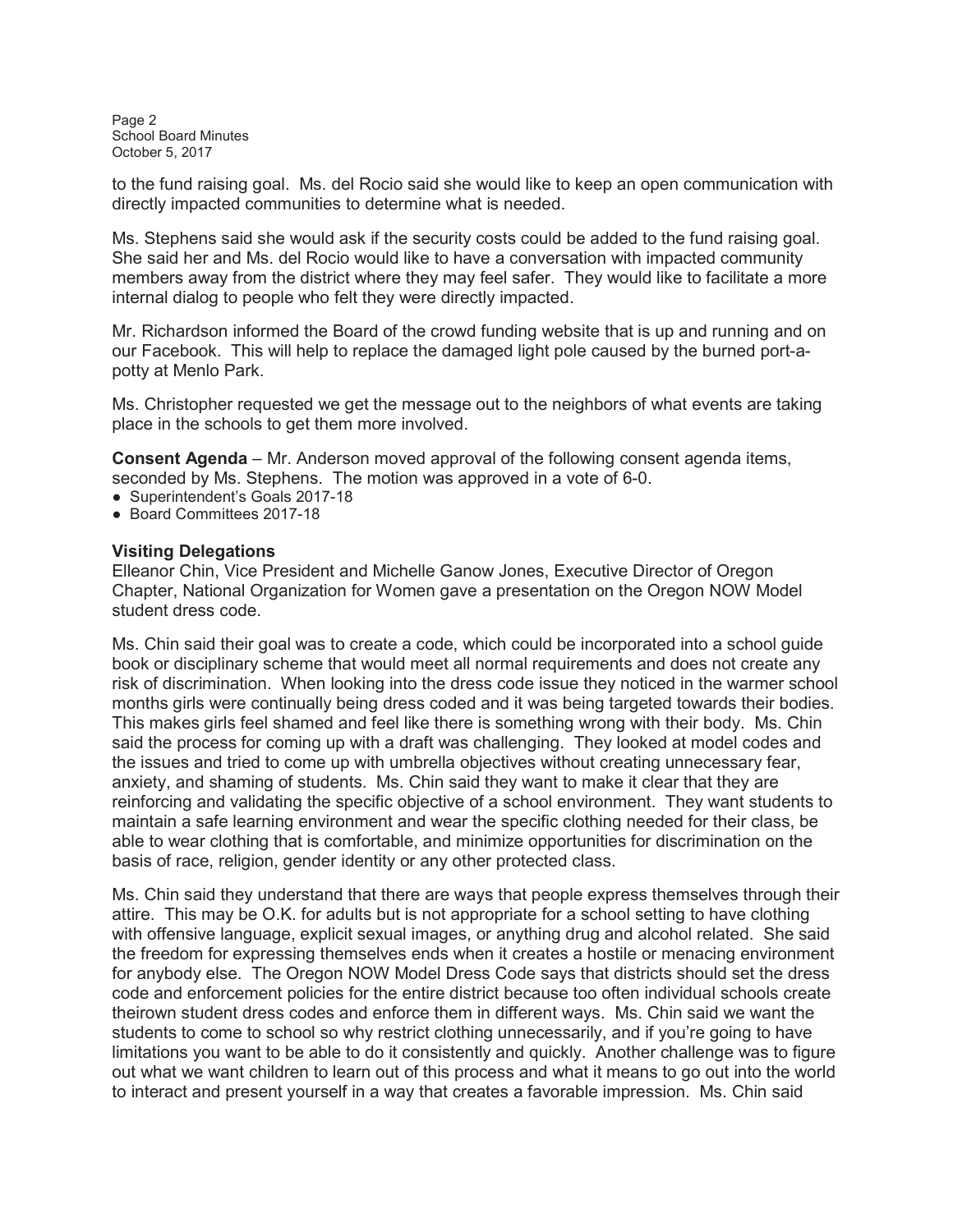Page 3 School Board Minutes October 5, 2017

they understand that part of what children are learning when they come to school is how to be citizens of the wider world. Educators have said that we have many children with such intense needs such as no food, clothing, and not being safe at home so this is the place where they are learning how to be people. The home rule says that the primary responsibility for a student's attire resides with the student and parents or guardians. Where it becomes a problem is when it interferes with the health or safety of a student or when it contributes to a hostile or intimidating environment for anyone.

Ms. Chin said when it came down to writing out the dress code, they divided it up into what you have to do, what you can do and what you cannot do. She said the code should not suggest something is wrong with girl's bodies and everyone should cover certain parts of their body. Students must where a shirt, bottoms and shoes. If there is an attire component to the student's class, they need to abide by this. Students may way hats, hoodies, leggings, midriff shirts, pajamas, ripped jeans, tank and halter tops, athletic attire, and commercial or athletic logo. Students cannot wear clothing with language and images that is violent or relating to drugs, alcohol, hate speech, profanity, and pornography. Visible waistbands on undergarments under clothing is not a violation.

The training of school staff is essential and students should have the dress code clearly conveyed to them. Ms. Chin said students should never lose class time or be forced to wear extra clothing that isn't their own as a result of a dress code issue. They can be asked to put on their own onsite clothing. School administrators and teachers should enforce the district dress code consistently with their discipline plan. If a school is going to create a progressive disciplinary plan around attire it should be consistent with the severity of the infraction.

## Board Discussion

Ms. Stephens said making it a district wide policy that is consistent across all of our schools is something to consider. She would like to hear from the students about how they feel about the dress code rules and have a study of other district wide dress codes.

Ms. del Rocio said it should be a district wide policy and would like to redirect our attention to the task of educating our children. If there is attention being taken away from this task because of teachers having to enforce dress codes, then it is our job to fix it. She would like to collaborate and come up with language specific to this district.

Mr. Richardson said he would like to offer his administrative team a chance to present the current policy, explain what we've been doing and how it plays out in practice.

Ms. Christopher said the Oregon NOW Model Dress Code is good common sense and she thinks we could have a nice merge with this dress code and our own.

Mr. Anderson would like to hear from students, teachers, parents and administrators before we begin a draft of any kind.

Mr. Riggs said the Oregon NOW Model Dress Code has common sense and is very structured. He said if we know the reason for the dress code then he is certain it will all fall into place. He is open to a district wide policy pending hearing from the administrators.

Ms. Larsen would like an updated dress code policy that is long term.